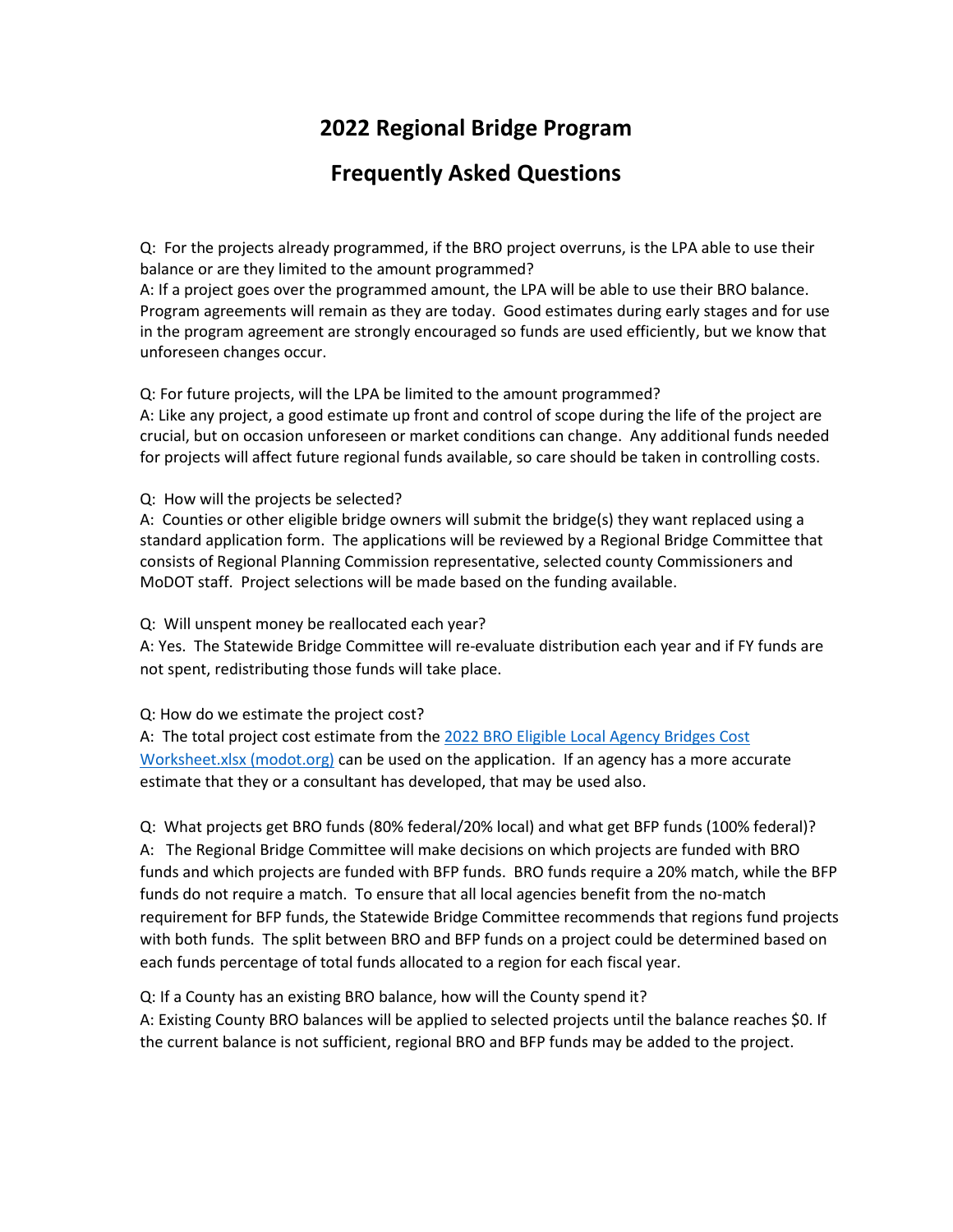Q: What bridges can BRO and BFP be used on?

A: See eligible bridge list on MoDOT's website. This list was created using Federal Highway direction for eligible poor bridges on the local system. Off-system means bridges on roadways with a functional classification of Rural Local, Urban Local, and Rural Minor Collector

More information on BFP for use on "off-system" bridges (highway bridges located on public roads, other than bridges located on Federal-aid highways).

[Bipartisan Infrastructure Law - Bridge Formula Program \(BFP\) Fact Sheet | Federal Highway](https://www.fhwa.dot.gov/bipartisan-infrastructure-law/bfp.cfm)  [Administration \(dot.gov\)](https://www.fhwa.dot.gov/bipartisan-infrastructure-law/bfp.cfm) 

Q: What about counties that don't have match? Can they use ARPA and BFP?

A: ARPA funds can be used for BRO fund matching. The BFP and BRO funds can be combined on a single project lowering the effective match needed for an individual project.

Q: Where is the \$2M for large and emerging needs coming from?

A: The large and emerging needs funds are from BRO funding. The purpose of this separation of funds will be to help regions and counties that have large bridges that are difficult to fund with the normal regional funding distribution. There will be an application that the region submits to request supplemental funding to assist with a large bridge or an emerging needs project.

Q: What is a Large Bridge?

A: For the off-system program, a large bridge will be one that has an existing length that is greater than or equal to 200 feet. These structures can become expensive to replace and be challenging for a region to fully fund.

# Q: What is an Emerging Need for a bridge?

A: An emerging need is generally characterized as a structure that has damage from acts of nature or traffic, which requires permanent or long-term closure to traffic and results in the need for major rehabilitation or replacement of the structure. The event would typically close the structure to traffic and result in the structure being considered Poor Condition.

Q: What is the BRO?

A: BRO is Bridge Replacement Off-System.

#### Q: What is the BFP?

A: BFP is Bridge Formula Program. This is a new program that was included in the latest federal highway bill which was called the Infrastructure Investment and Jobs Act (IIJA) and was passed in late 2021.

#### Q: What is the definition of off-system?

A: Off-system means bridges on roadways with a functional classification of Rural Local, Urban Local, and Rural Minor Collector.

#### Q: What is the definition of a poor bridge?

A: A poor bridge is one where the national bridge inventory minimum condition rating is four or below for the deck, superstructure, substructure, or culvert rated items.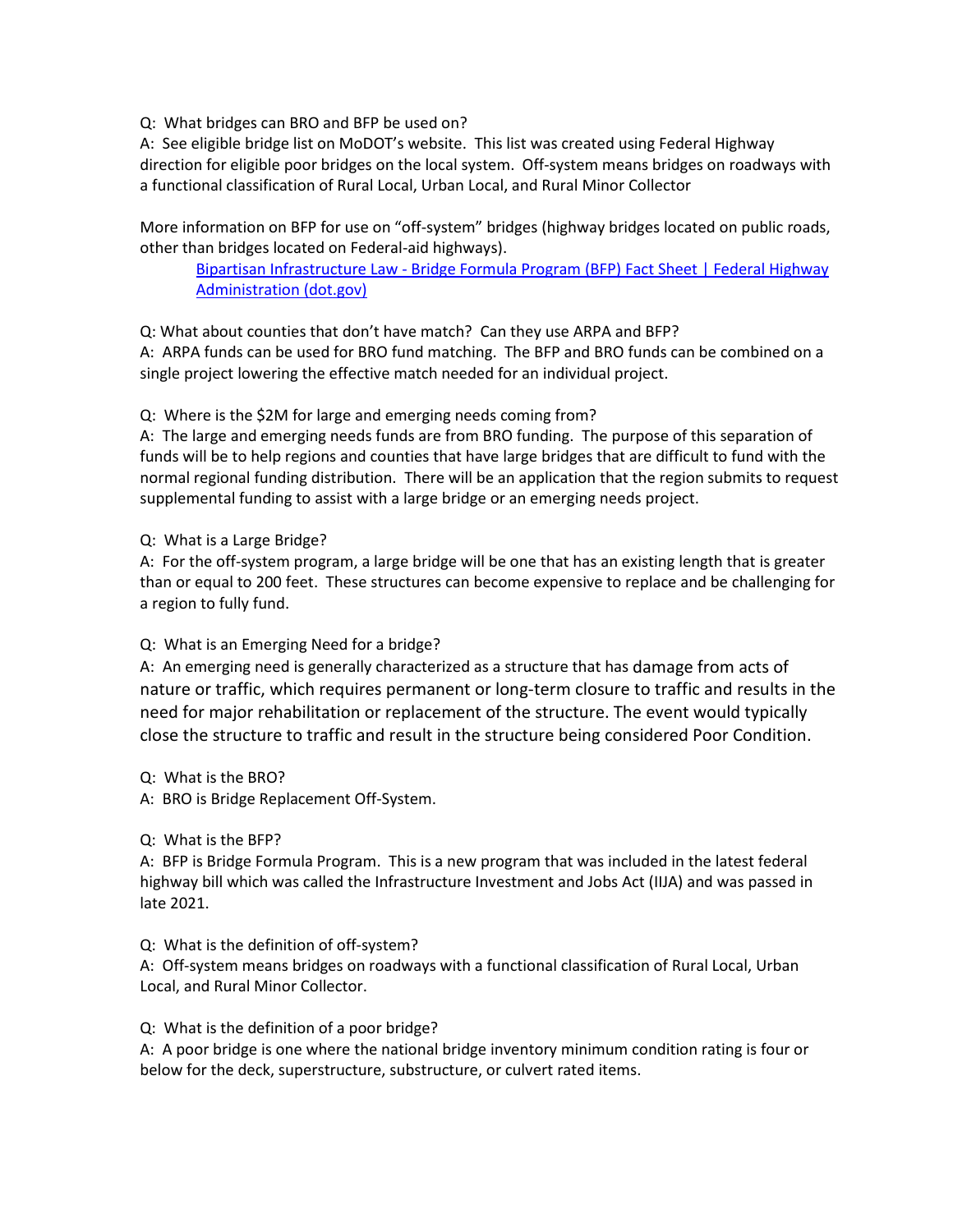#### Q: What is the definition of a deficient bridge?

A: A deficient bridge is one that is either structurally deficient or functionally obsolete. Structurally deficient means the structure is in bad condition or has a lower load capacity. Functionally obsolete means that that the bridge is narrow for the volume of traffic or has substandard clearances. Structurally Deficient and Functionally Obsolete are no longer being used by FHWA.

#### Q: Where can I find eligible bridges?

A: [Local Public Agency | Missouri Department of Transportation \(modot.org\)](https://www.modot.org/local-public-agency) in the selection list of documents on the right side of the page.

## Q: Can we still do deficient bridges for a period of time? If so, when? Where is the listing that distinguishes between the two?

A: The list of eligible deficient bridges can be found at the link in the above question. The BRO program is transitioning away from using an eligibility listing based on deficiency. During this transition period, local agencies can still program from the last list of deficient eligible bridges, which was published in 2020. Any deficient bridge that was on the last 2020 eligibility listing can still be programmed, but the project must be under construction by December 31, 2023.

#### Q: Are city bridges now eligible?

A: Off-System bridges on the list of poor bridges and are owned by cities have always been and are still eligible for BRO funds. We encourage cities and townships to collaborate with their respective county when applying for funding on a bridge.

# Q: What is the definition of a low water crossing (LWC)?

A: A low water crossing is a structure (or location) not on the National Bridge Inventory where the roadway and traffic transitions (or dips) into and out of a waterway that experiences high, shortduration stream flows multiple times throughout the year followed by long intervals of very low or no flow conditions. The streambed is typically improved with a placed rock and/or concrete surface to allow traffic to easily cross and may include some small pipes to allow for movement of water under the improved surface. During the high stream flows, the crossing is impassable.

# Q: Are low water crossing eligible for the BRO program?

A: Yes. IIJA updated federal law to make it clear that low water crossings located on off-system roadways are eligible for replacement under the BRO program. Local agencies that have low water crossings that they want to consider for the BRO program will need to work with MoDOT to confirm that the site meets the definition of a low water crossing and then submit a project application thru the regional bridge program.

# Q: Are closed bridges included on the eligibility listing?

A: Any off-system bridge that is on the National Bridge Inventory can potentially be on the eligibility listing, including bridges that are closed to traffic. If a closed off-system bridge is in Poor Condition, then it will be included on the eligibility listing when it is produced each year.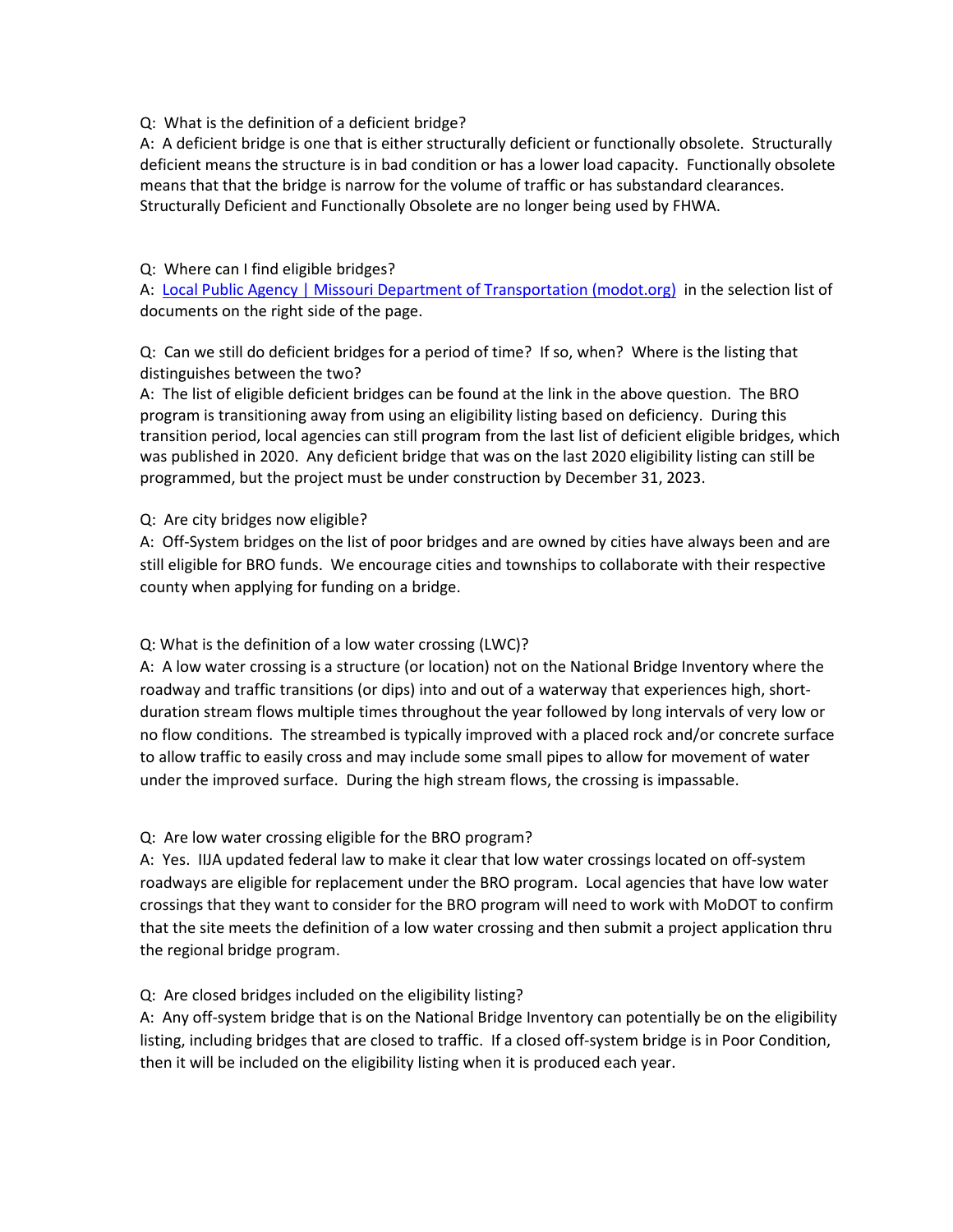## Added 6/22/2022

Q: Does the BRO program allow for the use of Pre-Fabricated/Pre-Engineered structures? A: Yes, but as part of a BRO project the LPA cannot preselect a specific company or product. These Prefabricated Structural Systems are considered proprietary items and must include 3 different manufacture's products as options and allow for the use of an approved equal on the plans for the bidding process. Also, all the required deliverables are still expected as part of the project.

Q: What is the number of bridges that meet the Large Bridge Criteria and what is the total estimated cost for replacement of these structures?

A: There are currently 46 structures statewide that are Poor Condition and are BRO Eligible, using the NBI data submittal from March of 2022. Estimated replacement costs range from \$1.3 million to \$9.7 million. The total replacement cost for all 46 structures is estimated at around \$105 million. The average replacement cost is estimated at \$2.3 million. The goal of the Large Bridge Program is to give an additional funding source to assist with these higher cost structures. With supplemental money potentially available from this fund in addition to regional funds, we believe that this makes it more likely that some of these structures may get completed.

#### Q: Are bridge projects able to be bundled?

A: An application must be submitted for each bridge. Bridges will be scored individually. If an LPA would like to bundle bridges, please indicate this on the application. Bridges could be bundled for design and construction or solely for construction. Details of bundles with multiple LPAs involved will have to be worked through on a case by case basis.

Q: How will consultants be selected for preliminary or construction engineering?

A: An LPA may select a consultant from MoDOT's LPA On-Call List if the engineering costs will be under \$100,000. If the engineering costs will be greater than \$100,000 then the LPA must complete the solicitation process. An LPA may use the on-call list for preliminary engineering and then solicit for construction engineering to keep the cost under the limit.

LPA:136.4 Consultant Selection and Consultant Contract Management - Engineering Policy Guide [\(modot.org\)](https://epg.modot.org/index.php/LPA:136.4_Consultant_Selection_and_Consultant_Contract_Management)

#### Q: Who on the RBC will score the projects?

A: The RPCs and MPOs in a region will facilitate the scoring of the applications. The counties will work with the RPC/MPO to develop one score per RPC/MPO for each project in the Region.

Q: Is an RPC able to assist an LPA with completely the Regional Bridge Application? A: Yes.

[Regional Planning Commissions | Missouri Department of Transportation \(modot.org\)](https://www.modot.org/regional-planning-commissions)